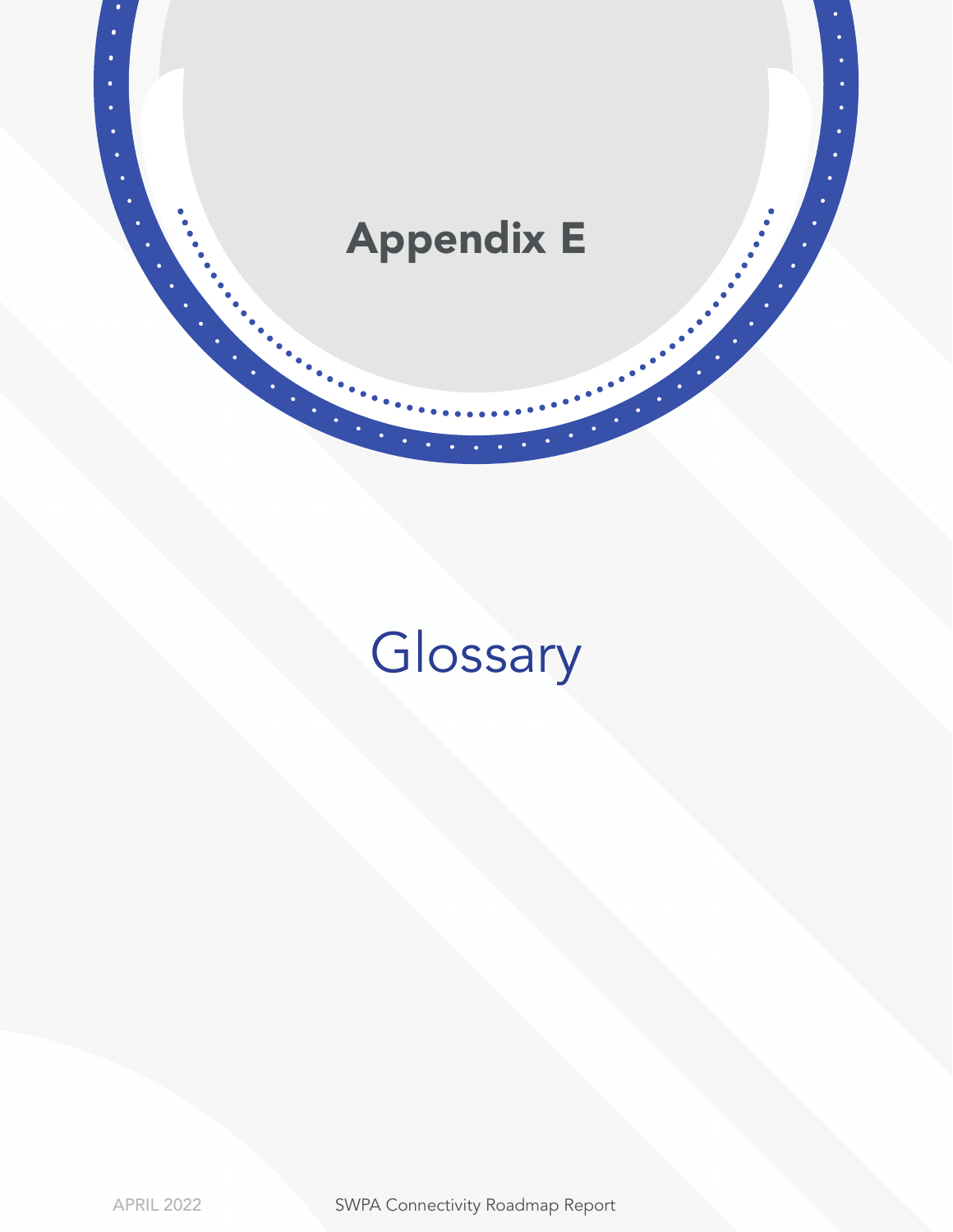## **GLOSSARY**

#### **Common Terms**

Bandwidth The volume of information that can be sent over a connection in a measured amount of time.

Broadband The term broadband commonly refers to high-speed internet access that is always on and faster than traditional DSL or dial-up access. Broadband is delivered through multiple technologies, like fiber optic cables, fixed antenna, satellite, mobile, and cable modem.

Connectivity The ability to link to and communicate with other computer systems, electronic devices, software, or the internet.

Connectivity Opportunity Areas Locations that are unserved and underserved with poor mobile and fixed broadband service speeds.

Dark Fiber **Dark Fiber** Unused optical fiber that has been laid or strung but is not currently being used in fiber-optic communications. Dark fiber represents additional capacity for bandwidth to be made available. Typically the customer, not the service provider, maintains and operates equipment to use the dark fiber when they lease it.

Digital Equity **A** goal to ensure that everyone has equal access to technology tools, computers, and the internet and has the knowledge and skills to use them effectively.

Digital Navigator **Digital navigators are trained staff who work with residents on** digital literacy including home connectivity and how to search for or apply for jobs and critical services.

Download Speed The rate that data or information can be received by a user's computer or device from the internet.

Hotspot A hotspot is a physical location where people may obtain internet access, typically using Wi-Fi technology. Public hotspots may be created by a business for use by customers, such as coffee shops or hotels. Personal or mobile hotspots let users connect their smartphones to other devices for internet access.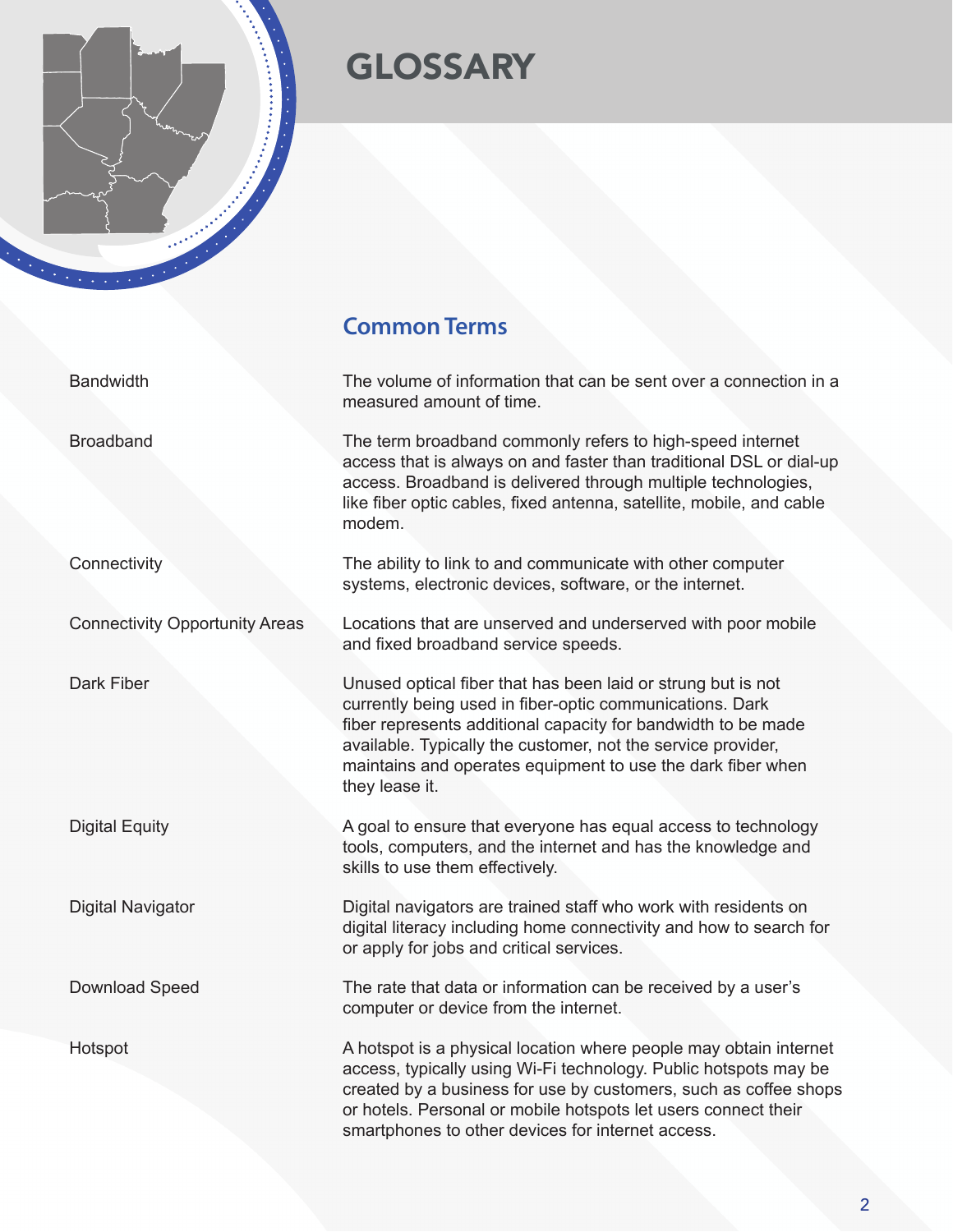

### **GLOSSARY**

Mbps Megabits per second are units of measurement that generally refers to upload and download speeds to measure the file size of data transferred per second over a channel and are used to show how fast a network or internet connection is. Mesh Network Technology to provide seamless wireless via multiple mesh nodes, or Wi-Fi extenders, that work together to route data to and from users. Network **A** system that connects two or more computing devices for transmitting or sharing information. Served Locations that have access to high-speed internet as it is currently defined by the FCC is 25 Mbps download/3 Mbps upload. Small Cell Technology Wireless transmitters and receivers (pizza-box sized) designed to provide network coverage to smaller areas. It strengthens coverage and data transfer speeds where devices might otherwise compete for bandwidth. 5G is built on small cell technology. Underserved Locations where internet service is at or above the FCC threshold

download and 20 Mbps upload.

Wi-Fi Wi-Fi (short for Wireless Fidelity) is the radio signal sent from a wireless router to a nearby device, which translates the signal into data you can see and use. The device transmits a radio signal back to the router, which connects to the internet by wire or cable.

but with no access to broadband service at speeds 100 Mbps